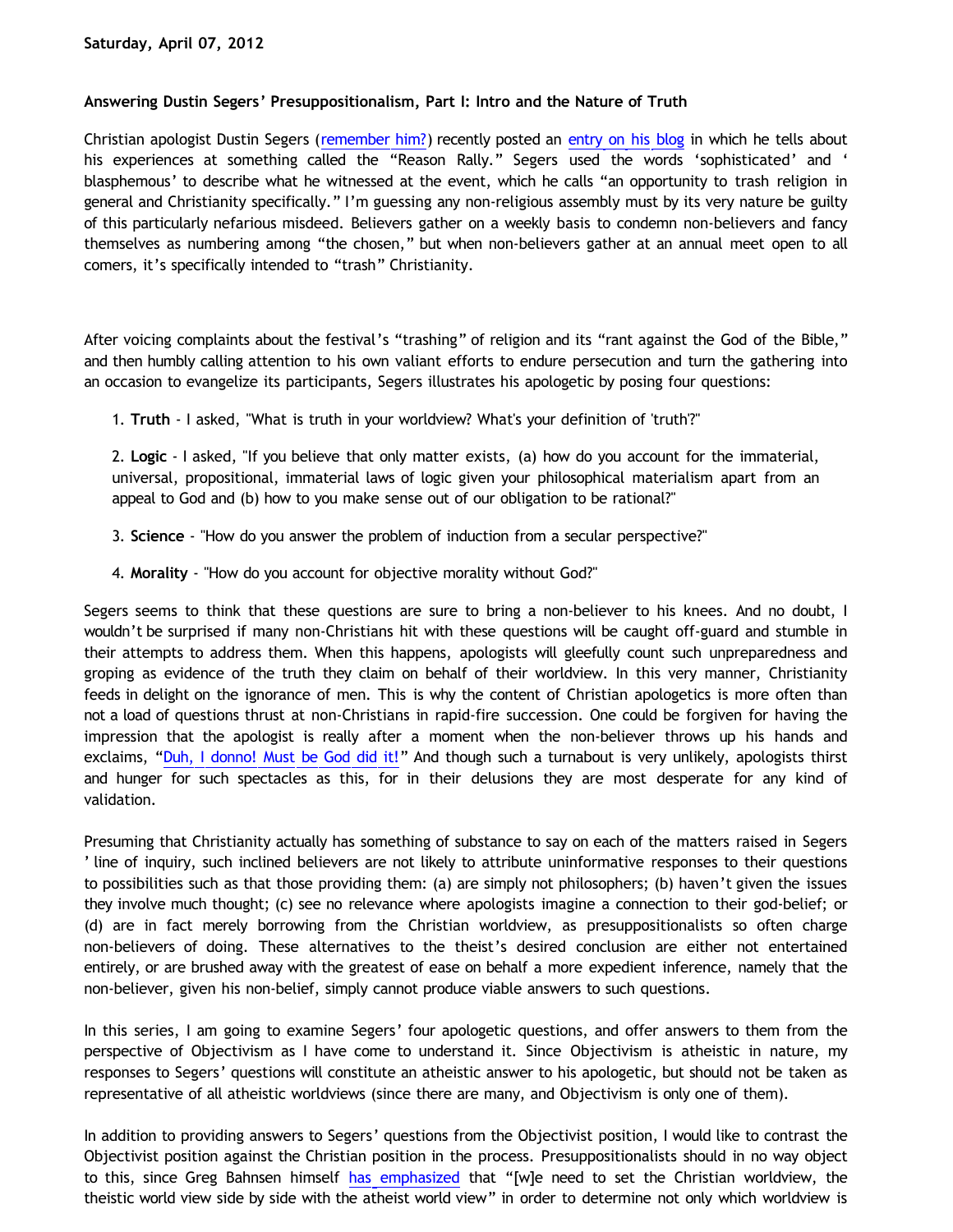true, but also which one handles the issues which come under dispute in a rational manner. Indeed, as will be seen throughout my analyses of the issues which Segers' questions raise, my concern here will be to light a light where theists would prefer a darkness to condemn. Let Segers pose his questions, and let's see some rational answers for a refreshing change.

Since my the first concern in honoring Bahnsen's proposal above is to determine which of the two worldviews (if either) is *true*, Segers' first question is indeed the best place to start.

Segers' first question is as follows:

1. Truth - I asked, "What is truth in your worldview? What's your definition of 'truth'?"

The answer to this question is not mysterious, and it shouldn't be. But it can get complicated as analysis into the process of forming truth claims is explored.

Very simply, truth is *the non-contradictory, objective identification of fact*. Truth obtains when an objectively formed, logically assembled *conceptual* structure (e.g., a proposition) conforms to the facts which it is intended to denote in accordance with the relevant content of those facts.

On this view, given the emphasis of such identification being *objective* in nature, the *facts* which one *discovers* in reality provide the *content* which informs truth. On this view, truth does not hinge on personal preferences, likes, dislikes, wishes, imaginations, insistence, temper tantrums, or other emotional outbursts. Nor are facts "creations" of consciousness: the mind does not *supply* the facts which serve as the content of truth, but rather *discovers* them by an objective process.

We discover facts which are external to and which exist independent of our consciousness. We discover them by means of a consciousness process (beginning with sense perception), and formulate conceptual structures by means of conscious activity to *identify* these facts. These conceptual structures are either true or false.

(A third category, *arbitrary claims*, arises when there is no rational connection between the content of a claim and the realm of facts. An arbitrary claim is neither true nor false, since it is a claim

for which there is no evidence, either perceptual or conceptual. It is a brazen assertion, based neither on direct observation nor on any attempted logical inference therefrom… An arbitrary statement has no relation to man's means of knowledge. Since the statement is detached from the realm of evidence, no process of logic can assess it. Since it is affirmed in a void, cut off from any context, no integration to the rest of man's knowledge is applicable; previous knowledge is irrelevant to it. Since it has no place in a hierarchy, no reduction [i.e., to some factual basis] is possible, and thus no observations are relevant… If an idea is cut loose from any means of cognition, there is no way of bringing it into relationship with reality. (Leonard Peikoff, *Objectivism: The Philosophy of Ayn Rand*, p. 164))

These conceptual structures, whether we call them propositions, statements, or complex conceptual integrations, are true when they (a) conform to the facts in a manner which takes their full (known or observable) context into account *and* (b) can be integrated into the sum of one's previously validated knowledge (i.e., a sum of knowledge which is itself *non-contradictory*) without contradicting it at any point. In any truth claim, at issue are the facts which inform it, the conceptual process by which the truth claim has been formed, and the relationship between the two (including the cognitive process by which one acquires awareness of those facts). This is just one reason why a good theory of concepts is so important to knowledge.

Important distinctions which are relevant to the nature of truth need to be acknowledged and understood. Facts are metaphysical; they are not creations of consciousness. Facts obtain independent of consciousness. Truth is an aspect of a specific type of operation of consciousness (without being subjective *inventions*), namely one which acknowledges the extra-mental independence of facts from its very inception and which seeks to conform its identificatory efforts to the nature of the facts which it discovers in reality independent of its own activity. This is distinctive of truth; it is fundamental to its nature.

No, you will not find such a conception of truth in the bible. On the contrary, if one were to seek a definition of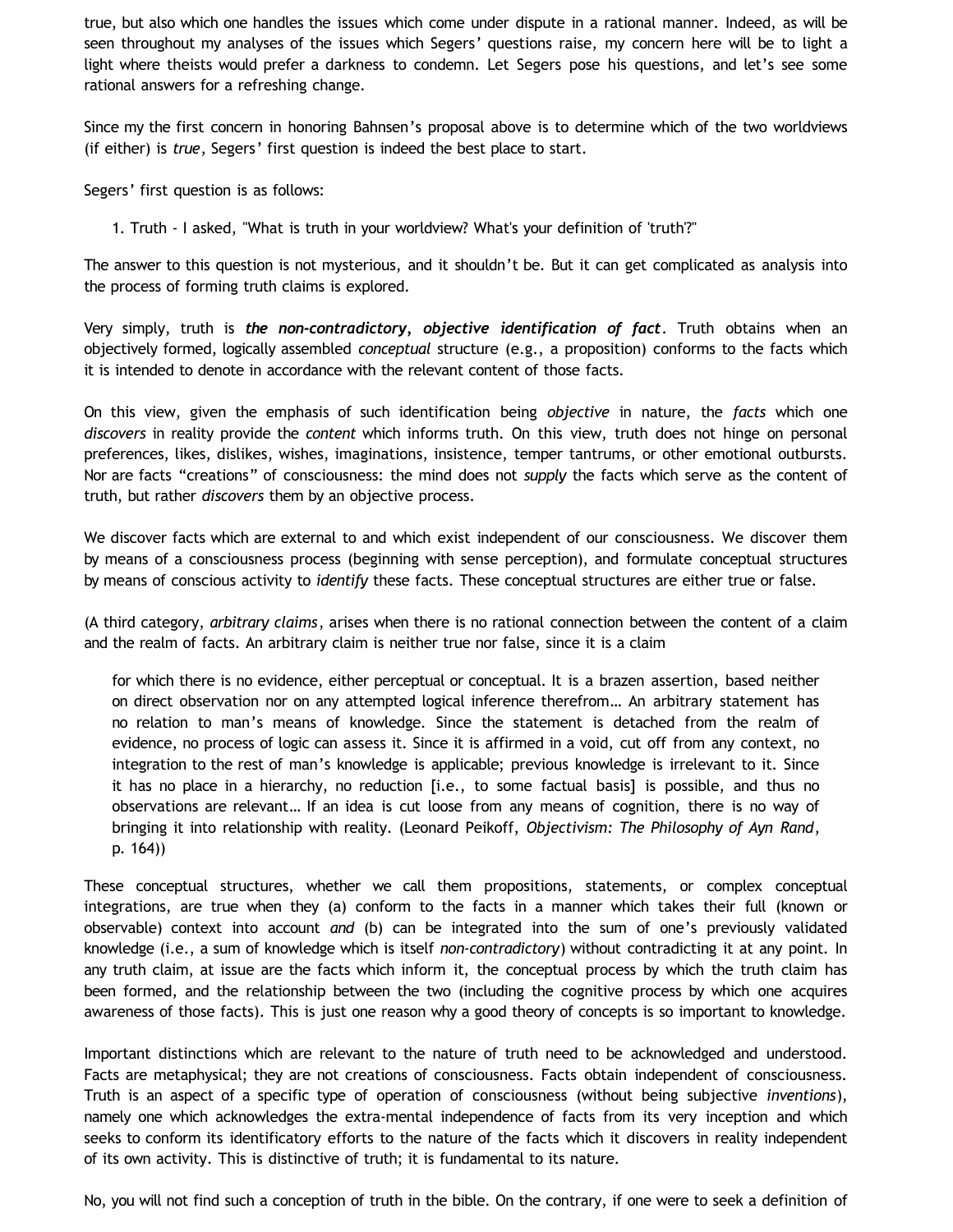the concept 'truth' in the bible, one might find that truth is thought to be a *person* (cf. John 14:6), embodied in a piece of meat whose primary purpose was to be nailed to a cross and die for the transgressions of others. Indeed, in my interactions with Christian apologists, I have posed Segers' very own question to them, and quite often I have gotten the unexplained response to the effect that "Jesus is truth." Christians are persons who subscribe to this [storybook view](http://bahnsenburner.blogspot.com/2010/07/storybook-worldview.html) of truth. By contrast, I'll go with the *objective* analysis of truth, and Segers will likely condemn me for this.

But make no mistake, my analysis of truth and the antithesis between Objectivism and the subjectivism of mystical worldviews is not askew. Greg Bahnsen clarifies for us the *subjective* nature of truth *as Christianity conceives of it* when he writes:

The Christian's approach to the notion of truth is both more basic than those usually considered and also less formal (more substantial, more personal). The believer understands that truth fundamentally is whatever conforms to the mind of God (cf. Ps. 111:7-8; John 14:6; 16:13). Thus, the Bible applies the term not only to the facts (e.g., Deut. 17:4; Eph. 4:25) – since they are all predetermined by the mind of God (Eph. 1:11; Isa. 46:9-11; Matt. 10:29-30) – but also to what is eternal and absolute (e.g., John 6:32, 35; 15:1; Heb. 8:2), as well as to what is ethically right (e.g., Ps. 26:3; John 3:21; 2 John 4). (*Van Til's Apologetic: Readings & Analysis*, p. 163)

On this view, truth is "whatever conforms to" someone's *mind*; i.e., to the *content* of some *subject* of awareness. According to Christianity, truth is *not* something which conforms to the *objects* of the subject's awareness. In other words, in assessing what is truth as Christianity informs it, the *subject* of awareness holds metaphysical primacy over the *objects* of awareness.

Now Bahnsen does try to have it both ways here by saying that the term 'truth' "applies" to facts as well. And of course, truth does apply to facts, but only when facts serve as truth's basis and standard. But saying that truth "applies to facts" is not the same as saying that truth *conforms* to the content of some *mind*. For the Christian, as Bahnsen makes clear, truth is something that conforms to the mind of a supernatural being. On this view, facts are merely incidental to truth; truth and fact only happen to coincide, *because the ruling consciousness wills it*. Beyond that the term 'truth' is a mere token of nominalism: it's just a word whose referential content ultimately hinges on some subject's preferences, commandments, mood swings, even " unsearchable purpose."

Moreover, if facts themselves "are all predetermined by the mind of God," as Bahnsen holds, then facts do not ultimately underwrite truth as its informative basis. Indeed, the *whims of the ruling consciousness* do, since they – rather than facts – are what ultimately determines what both truth and facts might turn out to be. On the Christian view, facts are manipulable, like putty in a child's hands, like clay on the potter's wheel, and therefore so is truth. For Christianity, truth is thus essentially dependent on whim. Bahnsen's mentor Cornelius Van Til makes this crystal clear as part and parcel of the Christian philosophy of fact:

God may at any time take one *fact* and set it into a new relation to created law. That is, there is no inherent reason in the facts or laws why this should not be done. It is this sort of conception of the relation of facts and laws, of the temporal one and many, embedded as it is in the idea of God in which we profess to believe, that we need in order to make room for miracles. And miracles are at the heart of the Christian position. (*The Defense of the Faith*, p. 27)

(For additional pointers on the Christian conception of fact, see my blog [Rival Philosophies of Fact.](http://bahnsenburner.blogspot.com/2008/11/rival-philosophies-of-fact.html))

Quite simply, if facts are not absolute (e.g., if they can be revised by some conscious subject's *will*), then any truths which are intended to correspond to those facts will likewise not be absolute. Since facts on the Christian worldview are subject to some ruling consciousness's intentions (commandments, decrees, whims, wishes, purposes, or what have you), then it's hard to see how the Christian worldview can accommodate any absolute rendering of the concept of truth. It seems that the Christian worldview, given its commitment to the primacy of a subject's intentions in metaphysics, condemns truth to a most unreliable and elusive category.

Consequently, merely by raising the question, "What is truth in your worldview?" Segers draws our attention to two completely antithetically, mutually opposed conceptions of what truth is: the *objective* view of truth (represented in intact form by Objectivism), and the *subjective* view of truth (which is characteristic of any